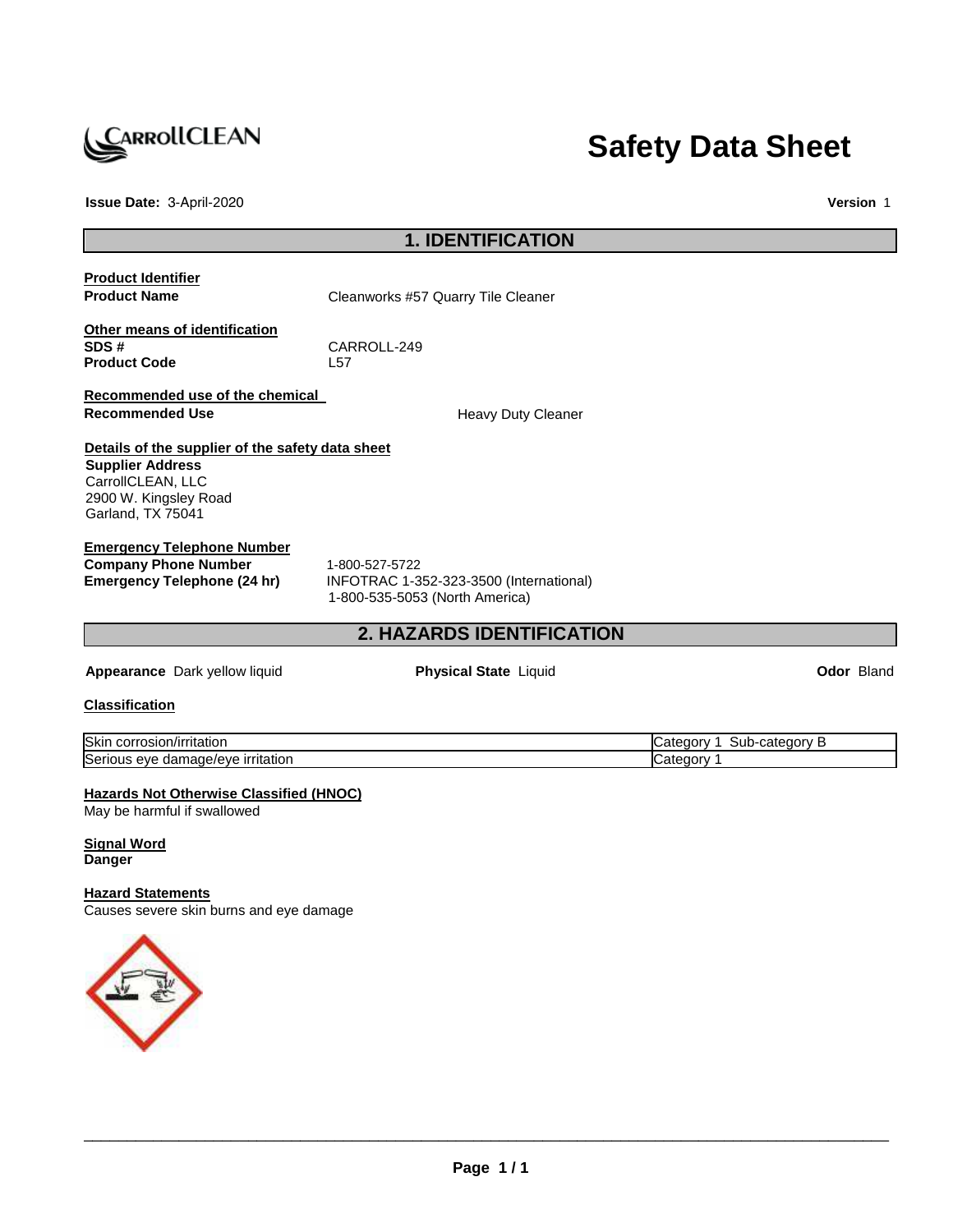#### \_\_\_\_\_\_\_\_\_\_\_\_\_\_\_\_\_\_\_\_\_\_\_\_\_\_\_\_\_\_\_\_\_\_\_\_\_\_\_\_\_\_\_\_\_\_\_\_\_\_\_\_\_\_\_\_\_\_\_\_\_\_\_\_\_\_\_\_\_\_\_\_\_\_\_\_\_\_\_\_\_\_\_\_\_\_\_\_\_\_\_\_\_ **Precautionary Statements - Prevention**

Do not breathe dust/fume/gas/mist/vapors/spray Wash face, hands and any exposed skin thoroughly after handling Wear protective gloves/protective clothing/eye protection/face protection

#### **Precautionary Statements - Response**

IF IN EYES: Rinse cautiously with water for several minutes. Remove contact lenses, if present and easy to do. Continue rinsing Immediately call a poison center or doctor/physician

IF ON SKIN (or hair): Remove/Take off immediately all contaminated clothing. Rinse skin with water/shower

Wash contaminated clothing before reuse

If skin irritation persists: Get medical advice/attention

IF INHALED: Remove victim to fresh air and keep at rest in a position comfortable for breathing

Immediately call a poison center or doctor/physician

IF SWALLOWED: Call a poison center or doctor/physician

Rinse mouth

Do not induce vomiting

## **Precautionary Statements - Storage**

Store locked up

#### **Precautionary Statements - Disposal**

Dispose of contents/container to an approved waste disposal plant

#### **Other Hazards**

Harmful to aquatic life with long lasting effects

## **3. COMPOSITION/INFORMATION ON INGREDIENTS**

| <b>Chemical Name</b> | <b>CAS No</b> | Weight-% |
|----------------------|---------------|----------|
| Potassium hvdroxide  | 1310-58-3     | $5 - 10$ |
| Ethanolamine         | 141-43-5      |          |
| Trade Secret         | Proprietary   |          |

\*\*If Chemical Name/CAS No is "proprietary" and/or Weight-% is listed as a range, the specific chemical identity and/or percentage of composition has been withheld as a trade secret.\*\*

## **4. FIRST-AID MEASURES**

#### **First Aid Measures**

| <b>Eye Contact</b>                  | Rinse cautiously with water for several minutes. Remove contact lenses, if present and<br>easy to do. Continue rinsing. Immediately call a poison center or doctor/physician.              |
|-------------------------------------|--------------------------------------------------------------------------------------------------------------------------------------------------------------------------------------------|
| <b>Skin Contact</b>                 | Remove/Take off immediately all contaminated clothing. Rinse skin with water/shower.<br>Wash contaminated clothing before reuse. If irritation persists, seek medical attention.           |
| <b>Inhalation</b>                   | Remove victim to fresh air and keep at rest in a position comfortable for breathing.<br>Immediately call a poison center or doctor/physician.                                              |
| Ingestion                           | Rinse mouth. Give large volumes of water. Do not induce vomiting. Get medical attention.                                                                                                   |
| Most important symptoms and effects |                                                                                                                                                                                            |
| <b>Symptoms</b>                     | Causes severe skin burns and eye damage. Ingestion will cause severe damage to the<br>mouth, throat, esophagus, and stomach. Inhalation of mist may be irritating to respiratory<br>tract. |
|                                     | Indication of any immediate medical attention and special treatment needed                                                                                                                 |
| <b>Notes to Physician</b>           | Treat symptomatically.                                                                                                                                                                     |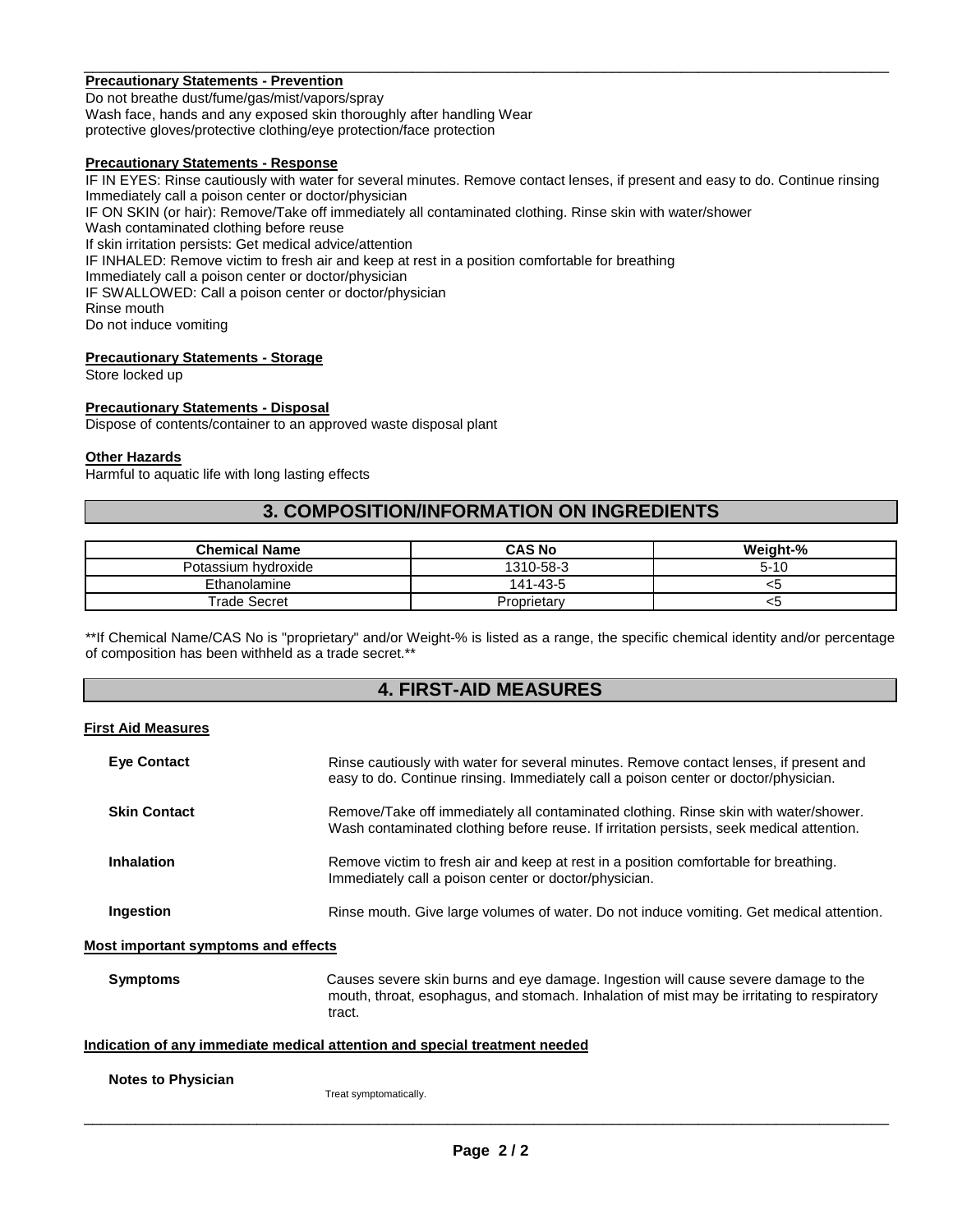## \_\_\_\_\_\_\_\_\_\_\_\_\_\_\_\_\_\_\_\_\_\_\_\_\_\_\_\_\_\_\_\_\_\_\_\_\_\_\_\_\_\_\_\_\_\_\_\_\_\_\_\_\_\_\_\_\_\_\_\_\_\_\_\_\_\_\_\_\_\_\_\_\_\_\_\_\_\_\_\_\_\_\_\_\_\_\_\_\_\_\_\_\_ **5. FIRE-FIGHTING MEASURES**

#### **Suitable Extinguishing Media**

Use extinguishing measures that are appropriate to local circumstances and the surrounding environment.

#### **Unsuitable Extinguishing Media** Not determined.

#### **Specific Hazards Arising from the Chemical**

Product is not flammable.

#### **Protective equipment and precautions for firefighters**

As in any fire, wear self-contained breathing apparatus pressure-demand, MSHA/NIOSH (approved or equivalent) and full protective gear.

## **6. ACCIDENTAL RELEASE MEASURES**

#### **Personal precautions, protective equipment and emergency procedures**

| <b>Personal Precautions</b>                          | Use personal protection recommended in Section 8.                                                                                                                   |
|------------------------------------------------------|---------------------------------------------------------------------------------------------------------------------------------------------------------------------|
| <b>Environmental Precautions</b>                     | Prevent from entering into soil, ditches, sewers, waterways and/or groundwater. See<br>Section 12, Ecological Information. See Section 13: DISPOSAL CONSIDERATIONS. |
| Methods and material for containment and cleaning up |                                                                                                                                                                     |
| <b>Methods for Containment</b>                       | Prevent further leakage or spillage if safe to do so.                                                                                                               |
| <b>Methods for Clean-Up</b>                          | If product leaks or spills, flood area with water, mop up and dispose to sanitary sewer.                                                                            |

## **7. HANDLING AND STORAGE**

Product may be neutralized with vinegar.

#### **Precautions for safe handling**

Advice on Safe Handling **Handle in accordance with good industrial hygiene and safety practice. Use personal** protection recommended in Section 8. Avoid contact with skin, eyes or clothing. Wash face, hands, and any exposed skin thoroughly after handling. Do not breathe dust/fume/gas/mist/vapors/spray. Use only in well-ventilated areas. Do not destroy or deface the label.

#### **Conditions for safe storage, including any incompatibilities**

**Storage Conditions** Keep container tightly closed and store in a cool, dry and well-ventilated place. Store containers upright. Store locked up.

**Incompatible Materials** Strong acids. Attacks aluminum and galvanized metals.

## **8. EXPOSURE CONTROLS/PERSONAL PROTECTION**

#### **Exposure Guidelines**

| <b>Chemical Name</b>             | ACGIH TLV        | <b>OSHA PEL</b>           | <b>NIOSH IDLH</b> |
|----------------------------------|------------------|---------------------------|-------------------|
| Potassium hydroxide<br>1310-58-3 | Ceiling: 2 mg/m` | (vacated) Ceiling: 2 mg/m | Ceiling: 2 mg/m   |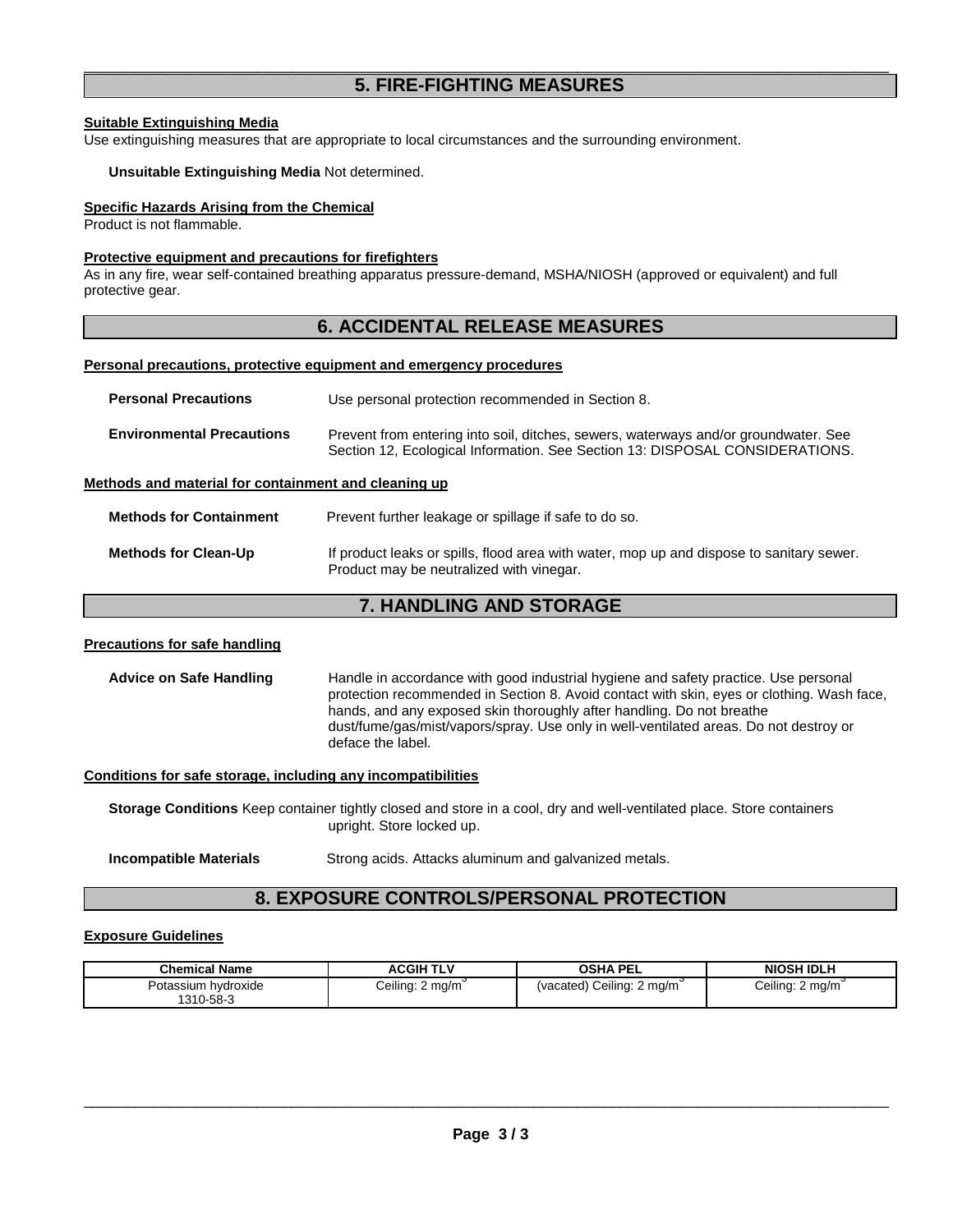| Ethanolamine                                                                                          | STEL: 6 ppm                         | TWA: 3 ppm                                                                            | IDLH: 30 ppm   |
|-------------------------------------------------------------------------------------------------------|-------------------------------------|---------------------------------------------------------------------------------------|----------------|
| 141-43-5                                                                                              | TWA: 3 ppm                          | TWA: 6 mg/m $3$                                                                       | TWA: 3 ppm     |
|                                                                                                       |                                     | (vacated) TWA: 3 ppm                                                                  | TWA: 8 mg/m    |
|                                                                                                       |                                     | (vacated) TWA: 8 mg/m                                                                 | STEL: 6 ppm    |
|                                                                                                       |                                     | (vacated) STEL: 6 ppm<br>(vacated) STEL: 15 mg/m <sup>3</sup>                         | STEL: 15 mg/m  |
| <b>Appropriate engineering controls</b>                                                               |                                     |                                                                                       |                |
|                                                                                                       |                                     |                                                                                       |                |
| <b>Engineering Controls</b>                                                                           |                                     | Ensure adequate ventilation, especially in confined areas. Eyewash stations. Showers. |                |
| Individual protection measures, such as personal protective equipment                                 |                                     |                                                                                       |                |
| <b>Eye/Face Protection</b>                                                                            | Goggles.                            |                                                                                       |                |
| <b>Skin and Body Protection</b>                                                                       | Rubber gloves.                      |                                                                                       |                |
| <b>Respiratory Protection</b>                                                                         | Use in well-ventilated area.        |                                                                                       |                |
| General Hygiene Considerations Handle in accordance with good industrial hygiene and safety practice. |                                     |                                                                                       |                |
|                                                                                                       |                                     |                                                                                       |                |
|                                                                                                       | 9. PHYSICAL AND CHEMICAL PROPERTIES |                                                                                       |                |
|                                                                                                       |                                     |                                                                                       |                |
| Information on basic physical and chemical properties                                                 |                                     |                                                                                       |                |
| <b>Physical State</b>                                                                                 | Liquid                              |                                                                                       |                |
| Appearance                                                                                            | Dark yellow liquid                  | Odor                                                                                  | Bland          |
| <b>Color</b>                                                                                          | Dark yellow                         | <b>Odor Threshold</b>                                                                 | Not determined |
| <b>Property</b>                                                                                       | <b>Values</b>                       | Remarks • Method                                                                      |                |
| $12.5 - 13.5$<br>pН                                                                                   |                                     |                                                                                       |                |
| <b>Melting Point/Freezing Point</b>                                                                   | Not applicable                      |                                                                                       |                |
| <b>Boiling Point/Boiling Range</b><br>Not determined                                                  |                                     |                                                                                       |                |
| <b>Flash Point</b>                                                                                    | 100 °C / 212 °F                     | Pensky-Martens Closed Cup (PMCC)                                                      |                |
| <b>Evaporation Rate</b>                                                                               | Not determined                      |                                                                                       |                |
| <b>Flammability (Solid, Gas)</b>                                                                      | Liquid-Not applicable               |                                                                                       |                |
| <b>Upper Flammability Limits</b>                                                                      | Not determined                      |                                                                                       |                |
| <b>Lower Flammability Limit</b>                                                                       | Not determined                      |                                                                                       |                |
| <b>Vapor Pressure</b>                                                                                 | Not applicable                      |                                                                                       |                |
| <b>Vapor Density</b>                                                                                  | Not determined                      |                                                                                       |                |
| <b>Specific Gravity</b>                                                                               | 1.09                                | (Water = 1)                                                                           |                |
| <b>Water Solubility</b>                                                                               | Completely soluble                  |                                                                                       |                |
| Solubility in other solvents                                                                          | Not determined                      |                                                                                       |                |
| <b>Partition Coefficient</b>                                                                          | Not determined                      |                                                                                       |                |
| <b>Auto-ignition Temperature</b>                                                                      | Not determined                      |                                                                                       |                |
| <b>Decomposition Temperature</b>                                                                      | Not determined                      |                                                                                       |                |
| <b>Kinematic Viscosity</b>                                                                            | Not determined                      |                                                                                       |                |
| <b>Dynamic Viscosity</b>                                                                              | Not determined                      |                                                                                       |                |
| <b>Explosive Properties</b>                                                                           | Not determined                      |                                                                                       |                |
| <b>Oxidizing Properties</b>                                                                           | Not determined                      |                                                                                       |                |
|                                                                                                       |                                     |                                                                                       |                |
|                                                                                                       | <b>10. STABILITY AND REACTIVITY</b> |                                                                                       |                |

## **Reactivity**

Not reactive under normal conditions.

#### **Chemical Stability**

Stable under recommended storage conditions.

#### **Possibility of Hazardous Reactions**

None under normal processing.

#### **Conditions to Avoid**

Keep separated from incompatible substances. Keep out of reach of children.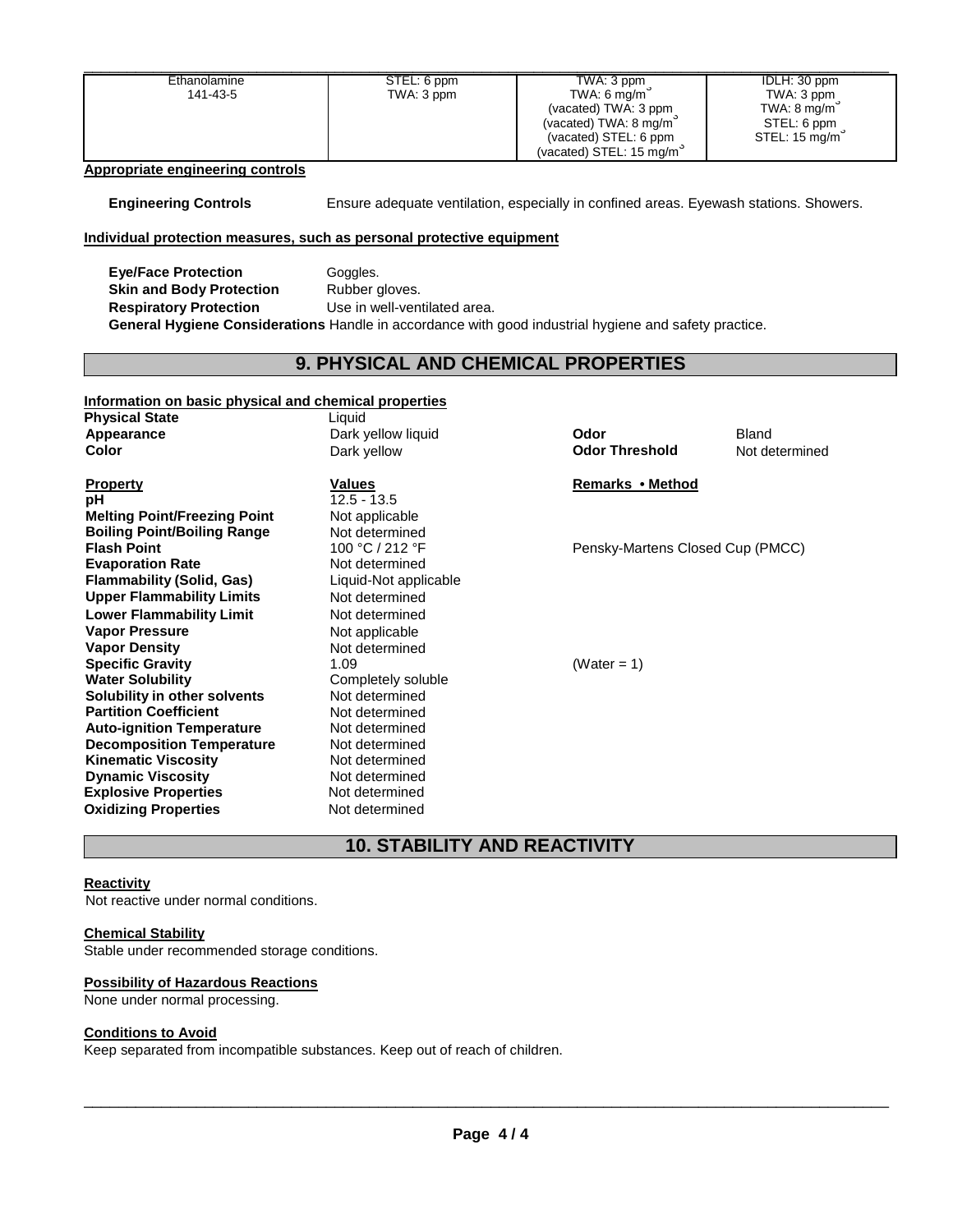#### \_\_\_\_\_\_\_\_\_\_\_\_\_\_\_\_\_\_\_\_\_\_\_\_\_\_\_\_\_\_\_\_\_\_\_\_\_\_\_\_\_\_\_\_\_\_\_\_\_\_\_\_\_\_\_\_\_\_\_\_\_\_\_\_\_\_\_\_\_\_\_\_\_\_\_\_\_\_\_\_\_\_\_\_\_\_\_\_\_\_\_\_\_ **Incompatible Materials**

Strong acids. Attacks aluminum and galvanized metals.

#### **Hazardous Decomposition Products**

None known based on information supplied.

## **11. TOXICOLOGICAL INFORMATION**

#### **Information on likely routes of exposure**

| <b>Eve Contact</b>  | Causes severe eye damage.        |
|---------------------|----------------------------------|
| <b>Skin Contact</b> | Causes severe skin burns.        |
| <b>Inhalation</b>   | Avoid breathing vapors or mists. |
| <b>Ingestion</b>    | May be harmful if swallowed.     |

#### **Component Information**

| <b>Chemical Name</b>             | Oral LD50                 | <b>Dermal LD50</b>                           | <b>Inhalation LC50</b> |
|----------------------------------|---------------------------|----------------------------------------------|------------------------|
| Trade Secret                     | ˈRat )<br>$= 20000$ mg/kg | $= 20800$ mg/kg (Rabbit)                     |                        |
| Trade Secret                     | $= 1378$ mg/kg<br>Rat)    | $> 2$ g/kg (Rabbit)                          |                        |
| Potassium hydroxide<br>1310-58-3 | $= 214$ mg/kg (Rat)       |                                              |                        |
| Ethanolamine<br>141-43-5         | $= 1720$ mg/kg (Rat)      | $= 1$ mL/kg (Rabbit) = 1025 mg/kg<br>Rabbit) | $\blacksquare$         |
| Trade Secret                     | $= 10$ g/kg (Rat)         |                                              |                        |

#### **Information on physical, chemical and toxicological effects**

**Symptoms** Please see section 4 of this SDS for symptoms.

#### **Delayed and immediate effects as well as chronic effects from short and long-term exposure**

**Carcinogenicity**

Based on the information provided, this product does not contain any carcinogens or potential carcinogens as listed by OSHA, IARC or NTP.

#### **Numerical measures of toxicity**

Not determined

**12. ECOLOGICAL INFORMATION**

#### **Ecotoxicity**

Harmful to aquatic life with long lasting effects.

#### **Component Information**

| <b>Chemical Name</b> | Algae/aguatic plants                                        | <b>Fish</b>                                                                                                                                                                                                       | Toxicity to<br>microorganisms | <b>Crustacea</b>                                                                       |
|----------------------|-------------------------------------------------------------|-------------------------------------------------------------------------------------------------------------------------------------------------------------------------------------------------------------------|-------------------------------|----------------------------------------------------------------------------------------|
| <b>Trade Secret</b>  | 19000: 96 h<br>Pseudokirchneriella<br>subcapitata mg/L EC50 | 51600: 96 h Oncorhynchus<br>mykiss mg/L LC50 static 41 -<br>47: 96 h Oncorhynchus<br>mykiss mL/L LC50 static<br>51400: 96 h Pimephales<br>promelas mg/L LC50 static<br>710: 96 h Pimephales<br>promelas mg/L LC50 |                               | 10000: 24 h Daphnia magna<br>mg/L EC50 1000: 48 h<br>Daphnia magna mg/L EC50<br>Static |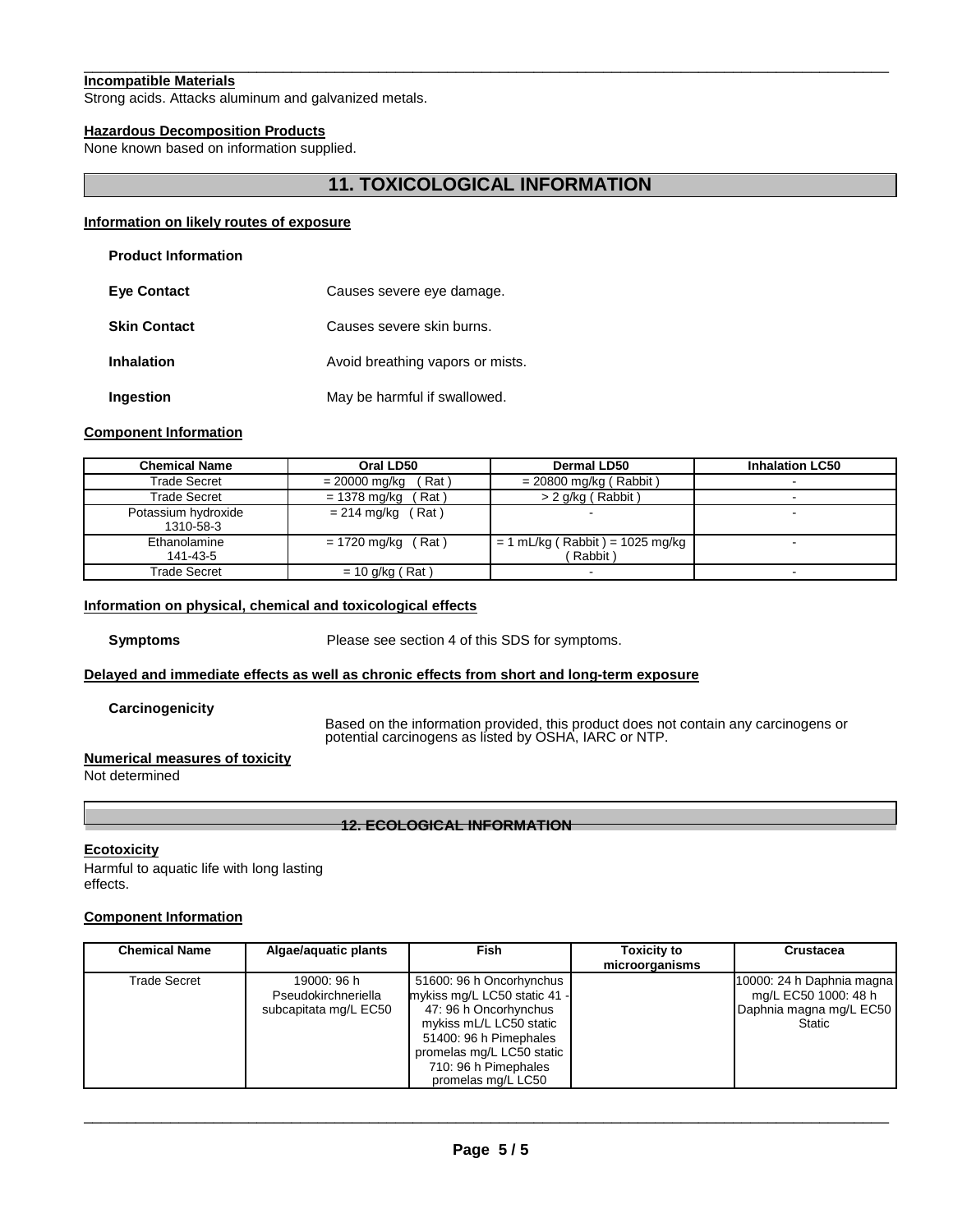| Potassium hydroxide<br>1310-58-3 |                                                 | 80: 96 h Gambusia affinis<br>mg/L LC50 static                                                                                                                                                                                                                                                    |                                                                                |                                      |
|----------------------------------|-------------------------------------------------|--------------------------------------------------------------------------------------------------------------------------------------------------------------------------------------------------------------------------------------------------------------------------------------------------|--------------------------------------------------------------------------------|--------------------------------------|
| <b>Chemical Name</b>             | Algae/aquatic plants                            | Fish                                                                                                                                                                                                                                                                                             | Toxicity to<br>microorganisms                                                  | <b>Crustacea</b>                     |
| Ethanolamine<br>141-43-5         | 15: 72 h Desmodesmus<br>subspicatus mg/L EC50   | 227: 96 h Pimephales<br>promelas mg/L LC50 flow-<br>through 3684: 96 h<br>Brachydanio rerio mg/L<br>C50 static 300 - 1000: 96 h<br>Lepomis macrochirus mg/L<br>LC50 static 114 - 196: 96 h<br>Oncorhynchus mykiss mg/L<br>LC50 static 200: 96 h<br>Oncorhynchus mykiss mg/L<br>LC50 flow-through | $EC50 = 110$ mg/L 17 h<br>$EC50 = 12200$ mg/L 2 h<br>$EC50 = 13.7$ mg/L 30 min | 65: 48 h Daphnia magna<br>mg/L EC50  |
| <b>Trade Secret</b>              | 1.01: 72 h Desmodesmus<br>subspicatus mg/L EC50 | 41: 96 h Lepomis<br>macrochirus mg/L LC50<br>static 59.8: 96 h Pimephales<br>promelas mg/L LC50 static                                                                                                                                                                                           |                                                                                | 610: 24 h Daphnia magna<br>mg/L EC50 |

## **Persistence/Degradability**

Not determined.

#### **Bioaccumulation**

Not determined.

## **Mobility**

| Chemical Name                    | <b>Partition Coefficient</b> |
|----------------------------------|------------------------------|
| Potassium hydroxide<br>1310-58-3 | 0.83                         |
| Ethanolamine<br>141-43-5         | $-1.91$                      |

#### **Other Adverse Effects**

Not determined

# **13. DISPOSAL CONSIDERATIONS**

#### **Waste Treatment Methods**

**Disposal of Wastes** Disposal should be in accordance with applicable regional, national and local laws and regulations.

**Contaminated Packaging** Disposal should be in accordance with applicable regional, national and local laws and regulations.

## **California Hazardous Waste Status**

| <b>Chemical Name</b>   | California Hazardous Waste Status |
|------------------------|-----------------------------------|
| Potassium<br>hvdroxide | Toxic                             |
| 1310-58-3              | Corrosive                         |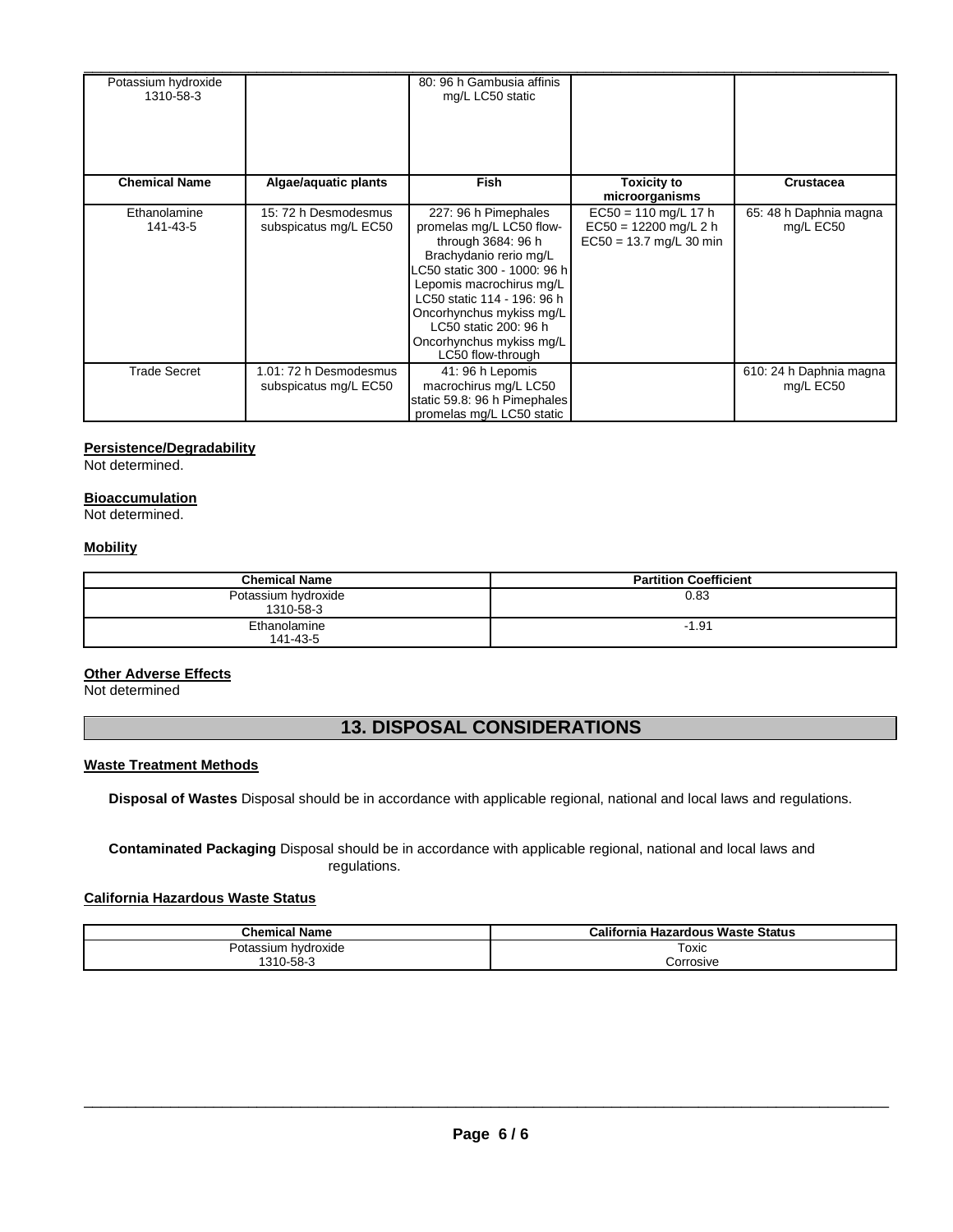## \_\_\_\_\_\_\_\_\_\_\_\_\_\_\_\_\_\_\_\_\_\_\_\_\_\_\_\_\_\_\_\_\_\_\_\_\_\_\_\_\_\_\_\_\_\_\_\_\_\_\_\_\_\_\_\_\_\_\_\_\_\_\_\_\_\_\_\_\_\_\_\_\_\_\_\_\_\_\_\_\_\_\_\_\_\_\_\_\_\_\_\_\_ **14. TRANSPORT INFORMATION**

| <b>Note</b>                                                                                                                      | Please see current shipping paper for most up to date shipping information, including                                                               |
|----------------------------------------------------------------------------------------------------------------------------------|-----------------------------------------------------------------------------------------------------------------------------------------------------|
| <b>DOT</b>                                                                                                                       | exemptions and special circumstances.                                                                                                               |
| <b>UN/ID No</b>                                                                                                                  | <b>UN3266</b>                                                                                                                                       |
| <b>Proper Shipping Name</b>                                                                                                      | Corrosive liquid, basic, inorganic, n.o.s. (Potassium hydroxide)                                                                                    |
| <b>Hazard Class</b>                                                                                                              | 8                                                                                                                                                   |
| <b>Packing Group</b>                                                                                                             | Ш                                                                                                                                                   |
| <b>IATA</b><br><b>UN/ID No</b><br><b>Proper Shipping Name</b><br><b>Hazard Class</b><br><b>Packing Group</b>                     | <b>UN3266</b><br>Corrosive liquid, basic, inorganic, n.o.s. (Potassium hydroxide)<br>8<br>Ш                                                         |
| <b>IMDG</b><br>UN/ID No<br><b>Proper Shipping Name</b><br><b>Hazard Class</b><br><b>Packing Group</b><br><b>Marine Pollutant</b> | UN3266<br>Corrosive liquid, basic, inorganic, n.o.s. (Potassium hydroxide)<br>8<br>Ш<br>This material may meet the definition of a marine pollutant |

## **15. REGULATORY INFORMATION**

#### **International Inventories**

| <b>Chemical Name</b> | TSCA    | <b>DSL</b> | <b>NDSL</b> | <b>EINECS</b> | <b>ELINCS</b> | <b>ENCS</b> | <b>IECSC</b> | <b>KECL</b> | <b>PICCS</b> | AICS |
|----------------------|---------|------------|-------------|---------------|---------------|-------------|--------------|-------------|--------------|------|
| Potassium hydroxide  | Present |            |             | Present       |               | Present     |              | Present     |              |      |
| Ethanolamine         | Present |            |             | Present       |               | Present     |              | Present     |              |      |
| <b>Trade Secret</b>  | Present |            |             | Present       |               | Present     |              | Present     |              |      |

**Legend:**

**TSCA** - United States Toxic Substances Control Act Section 8(b) Inventory

**DSL/NDSL** - Canadian Domestic Substances List/Non-Domestic Substances List

**EINECS/ELINCS** - European Inventory of Existing Chemical Substances/European List of Notified Chemical Substances

**ENCS** - Japan Existing and New Chemical Substances

**IECSC** - China Inventory of Existing Chemical Substances

**KECL** - Korean Existing and Evaluated Chemical Substances

**PICCS** - Philippines Inventory of Chemicals and Chemical Substances

**AICS** - Australian Inventory of Chemical Substances

#### **US Federal Regulations**

## **CERCLA**